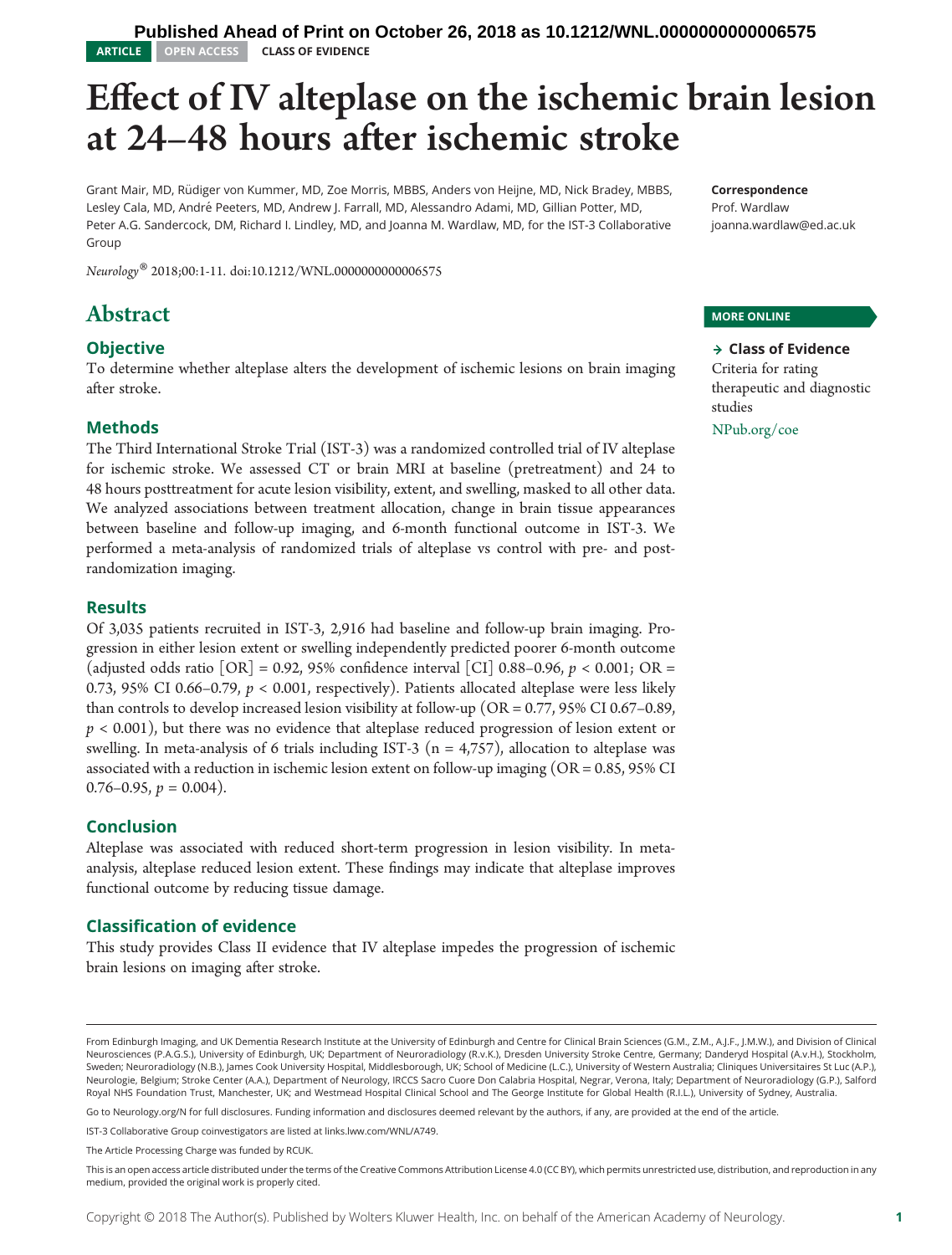# **Glossary**

ASPECTS = Alberta Stroke Program Early CT Score; CI = confidence interval; DWI = diffusion-weighted imaging; ECASS = European Cooperative Acute Stroke Study; IQR = interquartile range; IST-3 = Third International Stroke Trial; MCA = middle cerebral artery; NIHSS = NIH Stroke Scale; OR = odds ratio.

In patients presenting acutely with ischemic stroke, brain imaging can demonstrate ischemia and infarction based on water shifts within brain tissue.<sup>1</sup> On CT, brain tissue becomes gradually more hypoattenuated as its water content increases.<sup>2</sup> Within the first few hours after stroke onset, there is a reduction in gray matter attenuation so that gray matter becomes of similar attenuation to normal white matter resulting in the welldescribed loss of visibility of the insular ribbon, basal ganglia, or affected cortex.<sup>3,4</sup> These early attenuation changes of the brain are often not apparent immediately after symptom onset, but by 24 hours, affected brain is usually obviously hypoattenuated compared with normal brain,<sup>5</sup> and is specific for infarction.<sup>6</sup> On MRI, diffusion-weighted imaging (DWI) can show hyperintensity in ischemic tissue within minutes of stroke onset. Hours later, the lesion also becomes hyperintense on other T2 weighted sequences<sup>7</sup> and, similar to hypoattenuation on CT, this later change usually indicates infarction.<sup>8</sup> Both CT and MRI show brain tissue swelling as a secondary indicator of injury.

Treatment with IV alteplase within the first few hours after stroke improves long-term clinical outcome and accelerates disappearance of arterial obstruction.<sup>9-11</sup> However, it is unclear whether IV alteplase modifies progression of the appearance of acutely affected brain tissue on imaging (i.e., the ischemic lesion) over the first 24 to 48 hours after stroke, or whether any shortterm alteplase-related alteration in lesion progression might explain the long-term improvement in functional outcome.

The Third International Stroke Trial (IST-3) was a large multicenter, randomized controlled trial testing IV alteplase given within 6 hours of ischemic stroke.<sup>12</sup> In the present analysis, our aim was to assess the effect of alteplase on any change in ischemic lesion appearance on CT or MRI between pretreatment (baseline) and 24- to 48-hour posttreatment follow-up imaging. We investigated whether alteplase modified short-term progression of CT hypoattenuation or magnetic resonance T2-weighted hyperintensity (lesion visibility), lesion extent, or tissue swelling compared to control and tested whether alteration in short-term progression of the lesion appearance predicted long-term functional outcome after ischemic stroke. We set our results in the context of a meta-analysis of all available data from randomized controlled trials.

# **Methods**

## Standard protocol approvals, registrations, and patient consents

IST-3 was an international, multicenter PROBE (prospective, randomized, open-label, blinded endpoint) trial of IV alteplase (recombinant tissue plasminogen activator) for ischemic stroke.<sup>12</sup> Ethical approval was granted by the Scotland A research ethics committee and by local ethics committees. IST-3 was registered with Current Controlled Trials (ISRCTN25765518). Enrollment, data collection, and CONSORT (Consolidated Standards of Reporting Trials) compliance have been described.<sup>12,13</sup>

Briefly, adult patients with acute stroke of any severity (assessed with the NIH Stroke Scale [NIHSS]), with no upper age limit, were eligible if treatment could be started within 6 hours of symptom onset and brain imaging had excluded intracranial hemorrhage and structural stroke mimics. Informed consent for research was obtained for all patients. The full trial protocol is available: [dcn.ed.ac.uk/ist3/](http://www.dcn.ed.ac.uk/ist3/). IST-3 primary results are published. $12$ 

Patients were randomly allocated to IV alteplase (0.9 mg/kg) or control. Treating clinicians used an automated telephone or online system to enter baseline data and obtain a randomized treatment allocation. Excepting the first 276 patients (doubleblind phase), treatment was given open label. Patients were followed up at 6 months by postal or telephone questionnaire to assess functional status with the Oxford Handicap Scale<sup>14</sup> by assessors who were masked to clinical and imaging findings and treatment allocation.

#### Brain imaging

The IST-3 imaging protocol has been described $4,12,15$ : CT or MRI was required pretreatment at baseline and followup. For CT, the maximum slice thickness was 5 mm through the posterior fossa and 10 mm for the cerebrum, but most CT was performed with thinner slices. MRI included T1, T2, DWI, fluid-attenuated inversion recovery, and T2\*. DICOM (Digital Imaging and Communications in Medicine) was collated centrally and anonymized. We excluded patients from the present analysis if images were not received centrally.

#### Image analysis

A panel of 10 experienced neuroradiologists and neurologists assessed imaging with a secure online viewing tool, which was developed after extensive review of early ischemic signs<sup>3</sup> and observer reliability testing.4,16,17 The Systematic Image Review System includes a validated data collection pro forma (available at [ed.ac.uk/edinburgh-imaging/image-analysis](http://www.ed.ac.uk/edinburgh-imaging/image-analysis-tools)[tools](http://www.ed.ac.uk/edinburgh-imaging/image-analysis-tools)), which underwent extensive observer reliability testing<sup>16,17</sup> to ensure there was satisfactory agreement ( $\kappa$ >0.7) between readers for all imaging features assessed.<sup>4</sup> Image assessors were masked to clinical data and treatment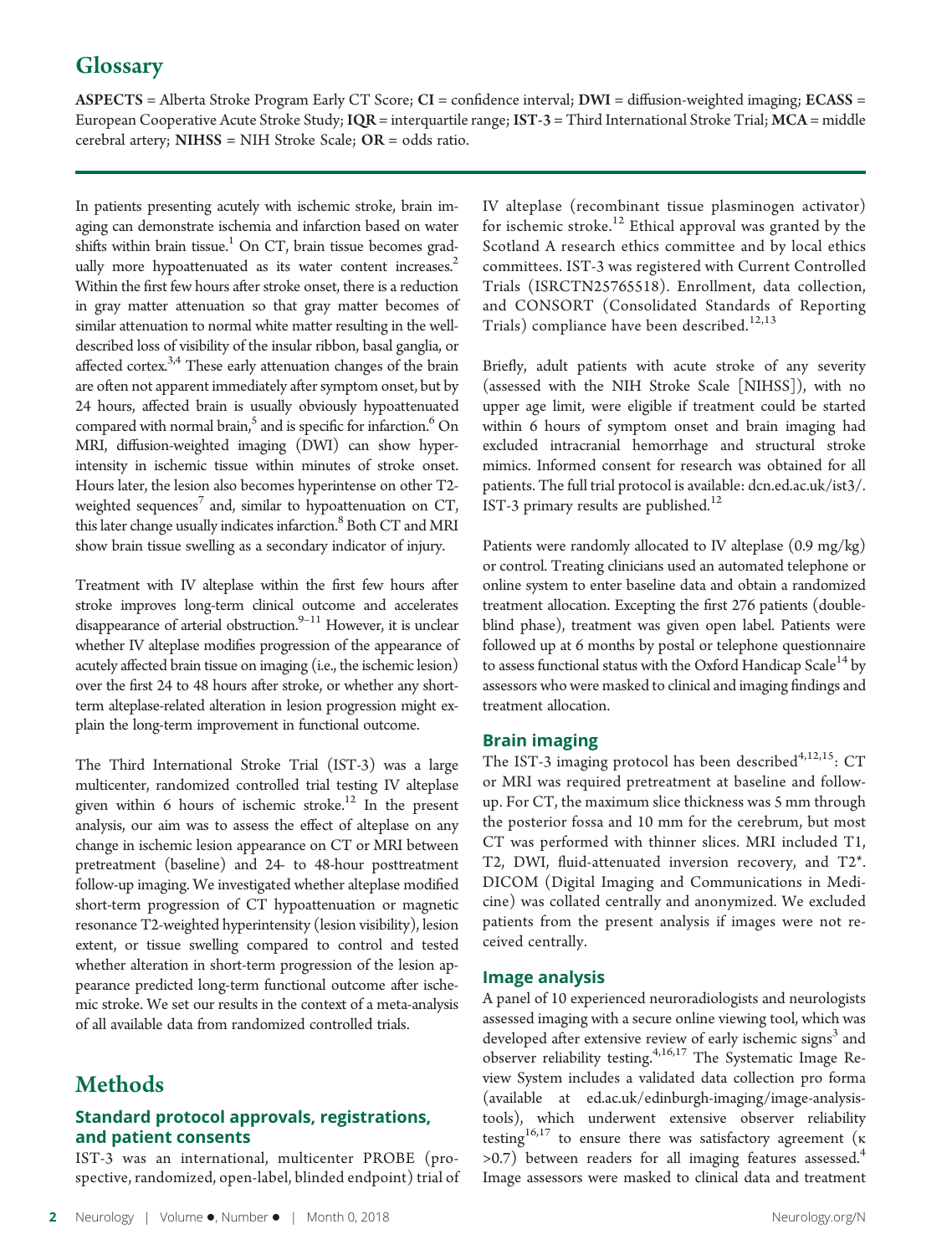allocation. We scored baseline imaging (prerandomization) separately and blindly to follow-up imaging (24–48 hours after stroke onset) and vice versa, although assessors were aware if imaging was acquired at baseline or follow-up.

We reviewed all baseline and follow-up imaging for evidence of acute ischemia/recent infarct (i.e., the acute lesion) using the validated visual scores to assess 3 features: (1) acute lesion visibility; (2) location and extent of the lesion; and (3) lesion swelling.

#### Acute lesion visibility

We graded acute lesion visibility on a 3-point ordinal scale to reflect the range of progressive tissue changes seen after ischemic stroke, i.e., increasingly more visible CT hypoattenuation or MRI T2-weighted hyperintensity (e.g., figure 1). This schema reflects well-described tissue changes<sup>3,4,16,17</sup>:

On CT, we defined acute lesion visibility as grade 0 (no acute lesion visible); subtle, or grade 1 (gray matter attenuation equal to that of normal white matter); and severe, or grade 2 (gray and/or white matter attenuation lower than normal white matter).

Figure 1 CT and MRI examples of grading of acute ischemic lesion visibility



(A) CT lesion visibility grade 1; attenuation of affected gray matter (right lentiform nucleus, arrows) equivalent to normal surrounding white matter. (B) CT lesion visibility grade 2; attenuation of affected right occipital lobe (gray and white matter, arrows) less than normal white matter. (C) Diffusionweighted and (D) fluid-attenuated inversion recovery (T2-based) imaging demonstrating MRI lesion visibility grade 1; acute lesion is clearly visible in panel C (arrows) but only faintly visible in panel D (arrows).

On MRI, we defined lesions as grade 0 (no lesion); subtle, or grade 1 (hyperintense area on DWI but not on other T2-weighted sequences); and severe or grade 2 (hyperintense on T2-weighted sequences with or without DWI hyperintensity).<sup>4</sup>

#### Location and extent of acute lesion

We used the IST-3 Ischemic Lesion Score and ASPECTS (Alberta Stroke Program Early CT Score) to assess the location and extent of acute lesions.<sup>18,19</sup>

The IST-3 Ischemic Lesion Score records the lesion extent according to common patterns of infarction in all major vascular territories (anterior, middle [MCA], and posterior cerebral arteries), the brainstem, or cerebellum, each with subdivisions. It includes an 8-point scale for the MCA territory.<sup>4,12,18</sup> We condensed the detailed scores into fewer groups for analysis, as described previously<sup>4,12</sup>:  $0 =$  no acute lesion;  $1 =$  small (e.g., lacunar or small cortical lesion);  $2 = \text{medium (e.g., striatocap--}$ sular lesion or superficial MCA territory);  $3 = \text{large}$  (e.g., complete MCA territory); and  $4 = \text{very large}$  (e.g., complete MCA plus anterior cerebral artery territories). See data available from Edinburgh DataShare (figure e-1, [dx.doi.org/10.7488/ds/2367\).](http://dx.doi.org/10.7488/ds/2367)

ASPECTS assesses lesion extent only in the MCA territory, in 10 sections, scoring a point for each area that is affected, and ranges from  $10 =$  normal (no MCA territory lesion) to  $0 =$ acute lesion affecting the entire MCA territory.<sup>19</sup>

#### Acute lesion swelling

We graded tissue swelling on a validated 7-point scale based on sulcal or ventricular effacement or midline shift, from none (0) to severe  $(6 = \text{middle shift with effacement of the basal})$ cisterns).<sup>18</sup> See data available from Edinburgh DataShare (figure e-2, [dx.doi.org/10.7488/ds/2367](http://dx.doi.org/10.7488/ds/2367)).

We also assessed baseline scans for leukoaraiosis, atrophy, and old stroke lesions (i.e., prestroke signs) using validated scores.<sup>4,20-22</sup> We noted the presence of any hemorrhage at follow-up.

#### Data analysis

We compared baseline and follow-up imaging to detect change in any of the acute ischemic lesion appearances. We subtracted the baseline imaging scores from the follow-up imaging scores. For the variables lesion visibility grade, IST-3 Ischemic Lesion Score, and swelling, a positive value represented imaging progression. For ASPECTS, a negative value represented imaging progression.

We used univariate tests to compare the alteplase and control groups and to assess for associations with imaging progression. We then used multivariable ordinal regression to identify predictors of imaging progression (in those with a significant univariate association, i.e., change in lesion visibility grade) and 6-month functional outcome. Finally, we tested for interactions with alteplase between subgroups of variables predictive of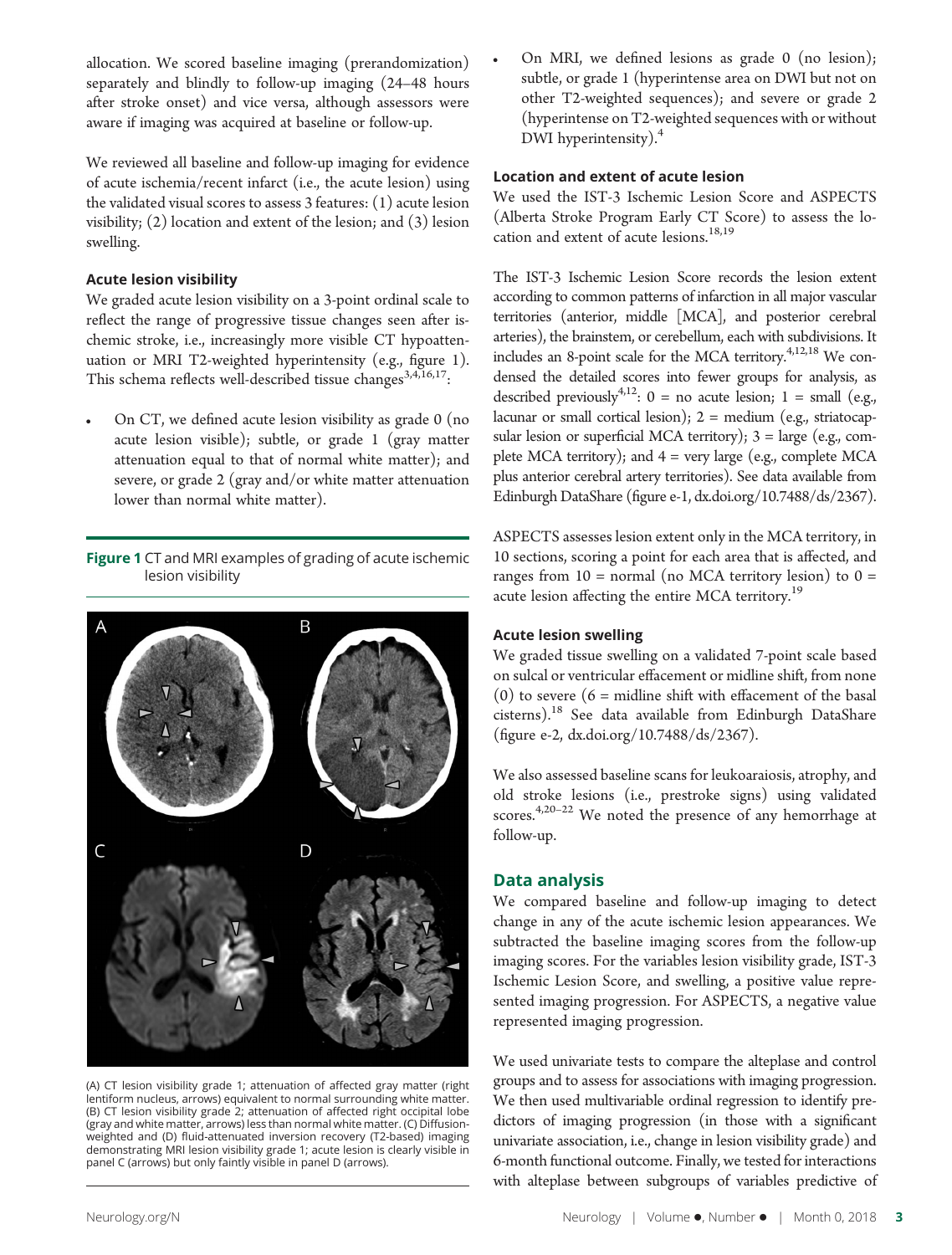imaging progression ( $p < 0.1$ ) on ordinal regression analysis. Because of the risk of confounding, we did not include ASPECTS and IST-3 Ischemic Lesion Score in the same multivariable models. We adjusted regression analyses for the key outcome predictors of age, NIHSS, time between baseline and follow-up scans, and presence of hemorrhage at follow-up, plus leukoaraiosis, atrophy, and old stroke lesions since we showed previously in IST-3 and other datasets that these prestroke signs affect lesion visibility<sup>16,17</sup> and are adverse prognostic markers $4,12$  (therefore, we did not repeat these tests in the present analysis). To stabilize regression estimates, we grouped the variable time between scans into 6 time windows (0–11, 12–23, 24–35, 36–47, 48–59, 60+ hours) and we combined the 3 most severe grades of the Oxford Handicap Scale into a single category, resulting in 5 functional outcome grades (0, 1, 2, 3, 4–6).

We used IBM SPSS Statistics software, version 21.0 (IBM Corp., Armonk, NY) for all analyses unless otherwise stated, and considered  $p < 0.05$  significant.

#### Meta-analysis

We used the 2014 Cochrane systematic review Thrombolysis for Acute Ischemic Stroke<sup>23</sup> to identify randomized controlled trials of IV alteplase that reported outcomes by imaging assessment of ischemic lesions at baseline and follow-up. Specifically, we sought comparable data for the 3 imaging features examined in IST-3: namely, acute lesion visibility; lesion extent (scored as lesion volume if assessed at only one time point, and lesion growth if assessed at more than one time point); and lesion swelling. In addition, for each relevant trial identified, we searched PubMed for any post hoc or subgroup analyses published up to the end of January 2018.

We used Comprehensive Meta-Analysis software, version 2 (Biostat, Englewood, NJ) to compute odds ratios (ORs) of the alteplase effect for each trial dataset and to calculate summary statistics using a random effects model. We used  $I^2$ statistics to assess heterogeneity between studies.

#### Data availability

IST-3 data are available on request to bona fide researchers via Edinburgh DataShare ([datashare.is.ed.ac.uk/handle/10283/](http://datashare.is.ed.ac.uk/handle/10283/1931) [1931\)](http://datashare.is.ed.ac.uk/handle/10283/1931).

#### Classification of evidence

Our primary objective was to determine whether alteplase alters the development of ischemic lesions on brain imaging after stroke. This study provides Class II evidence that IV alteplase (0.9 mg/kg) impedes the development of ischemic brain lesions according to 2 distinct imaging features. In IST-3, alteplase reduced short-term progression in lesion visibility (adjusted OR = 0.77, 95% confidence interval [CI] 0.67–0.89), and when combined in meta-analysis with all available randomized controlled trial data, alteplase reduced the extent of the ischemic brain lesion on follow-up imaging (adjusted OR = 0.85, 95% CI 0.76–0.95).

# Results

IST-3 recruited 3,035 patients. Baseline or follow-up imaging was not available for central review in 18 (0.6%) and 105 patients (3.5%), respectively. Central imaging review did not occur if the patient had died or was too unwell at follow-up, or if completed scans were never received centrally or were corrupted. Thus, expert-reviewed baseline and follow-up imaging was available for 2,916 patients (96.1%) (data available from Edinburgh DataShare, figure e-3, [dx.doi.org/10.7488/](http://dx.doi.org/10.7488/ds/2367) [ds/2367](http://dx.doi.org/10.7488/ds/2367)). Most had noncontrast CT performed at baseline (2,861, 98.1%) and at follow-up (2,766, 94.9%). MRI was used in 55 and 150 patients, respectively.

For the 2,916 patients included in this analysis, 1,416 (48.6%) were male, median age was 81 years (interquartile range [IQR] 72–86 years), and the median baseline NIHSS score was 11 (IQR 6–17). Median time from stroke onset to baseline scan was 154 minutes (IQR 105–215 minutes) while the median time between baseline and follow-up scans was 26 hours (IQR 24–36 hours). Treatment allocation was 1,474 patients (50.5%) to alteplase and 1,442 (49.5%) to control. We found no differences in demographic or clinical characteristics between the 2,916 patients with complete imaging data in these analyses and the 3,035 patients in the whole IST-3 trial (data not shown).

Among the 2,916 patients with complete imaging data, baseline demographic, clinical, and imaging variables were not different between treatment groups (table 1), except that patients in the control group had a slightly longer time lapse between baseline and follow-up imaging (IQR 24–40 vs 23–30 hours in the group allocated to alteplase,  $p < 0.001$ ).

#### Change in acute lesion between baseline and follow-up in IST-3

We identified an acute lesion (any of reduced tissue CT attenuation/increased T2-weighted hyperintensity, or swelling) in 1,183 patients at baseline and 2,124 patients at follow-up. Most acute lesions involved the MCA territory (baseline 1,088/ 1,178, 92.4%, follow-up 1,722/2,119, 81.3%). We identified any hemorrhage on 479/2,916 (16.4%) follow-up scans (table 2).

Lesion visibility grade changed between baseline and follow-up in 1,994/2,916 patients (68.4%). Most patients had no visible lesion at baseline (1,754/2,916, 60.2%); in contrast, 2,119/ 2,916 (72.7%) had a visible lesion at follow-up (table 2). The prevalence of visible ischemic lesions at baseline did not differ between patients who presented early (0–3 hours from symptom onset [40.4%]) vs later (4–6 hours [40.8%]) ( $\chi^2$  = 0.04, p = 0.834). Some lesions completely disappeared (76/2,916, 2.6%) between baseline and follow-up, fewer became less visible but remained present (11/2,916, 0.4%). Overall, lesion visibility increased in fewer patients allocated to alteplase (936/1,474, 63.5%) than to control (971/1,442, 67.3%), and lesion visibility decreased in more patients allocated to alteplase (46/1,474, 3.1%) than to control  $(41/1, 442, 2.8%) (p = 0.007)$  (table 3).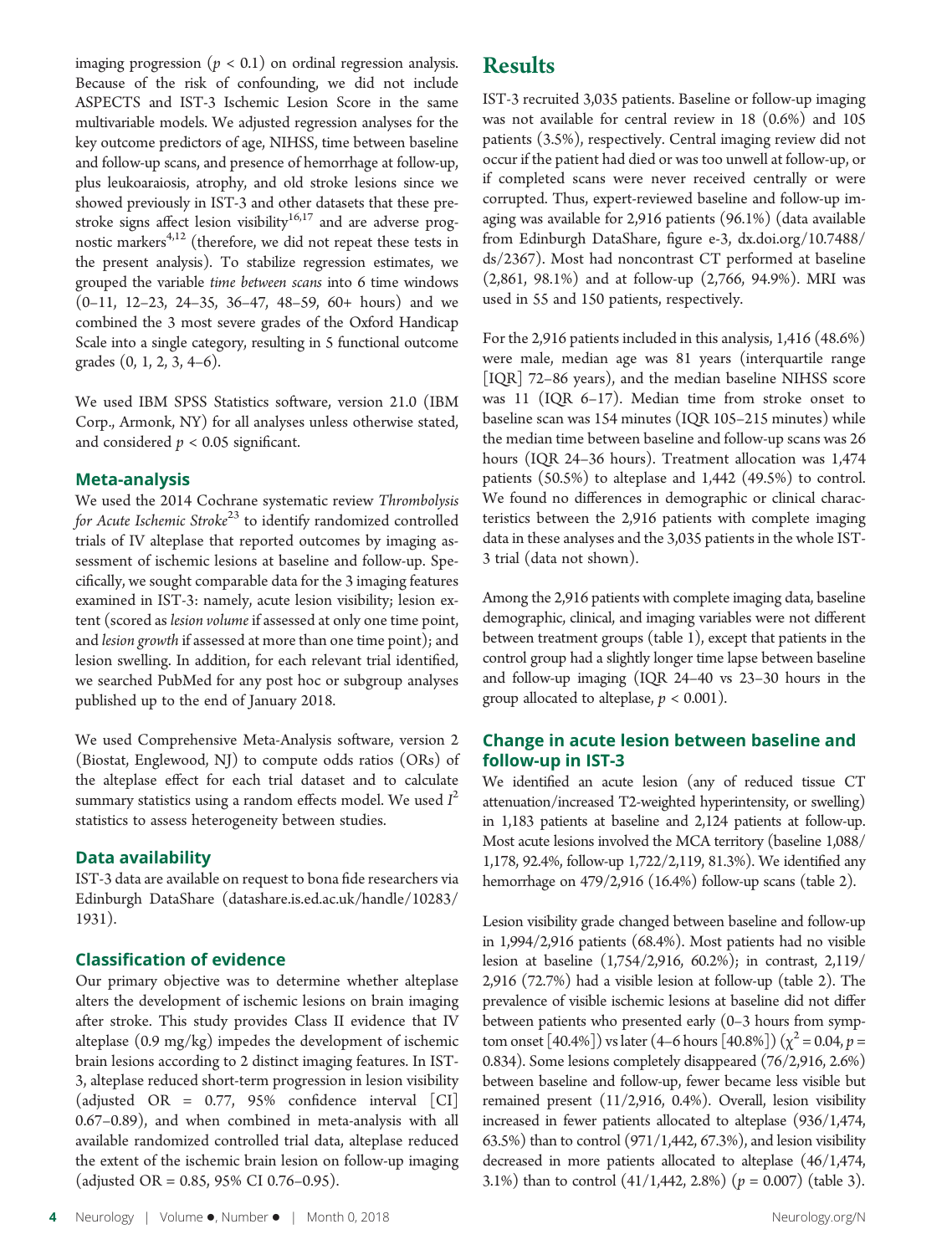#### Table 1 Demographic, clinical, and baseline imaging characteristics of patients allocated to alteplase vs those allocated to control ( $n = 2.916$ )

|                                                                       | <b>Treatment allocation</b> |                         |                        |  |
|-----------------------------------------------------------------------|-----------------------------|-------------------------|------------------------|--|
| Characteristic                                                        | Alteplase ( $n = 1,474$ )   | Control ( $n = 1,442$ ) | p Value for difference |  |
| Age, y                                                                | 81 (72-86)                  | $81(71-86)$             | 0.712                  |  |
| Sex, male                                                             | 720 (48.8)                  | 696 (48.3)              | 0.754                  |  |
| <b>NIHSS score</b>                                                    | $11(6-18)$                  | $11(6-17)$              | 0.953                  |  |
| Time from stroke onset to baseline scan, min                          | 155 (106-214)               | 151 (105-216)           | 0.966                  |  |
| Time from baseline to follow-up scan, h                               | $26(23-30)$                 | $26(24-40)$             | < 0.001                |  |
| OHS grade at 6 mo                                                     | $3(2-6)$                    | $4(2-6)$                | 0.152                  |  |
| <b>Baseline imaging appearances</b>                                   |                             |                         |                        |  |
| Visible CT hypoattenuation or T2-weighted MRI hyperintensity of brain | 603 (40.9)                  | 580 (40.2)              | 0.706                  |  |
| <b>Brain swelling</b>                                                 | 348 (23.6)                  | 327 (22.7)              | 0.551                  |  |
| <b>ASPECTS</b>                                                        | $10(8-10)$                  | $10(8-10)$              | 0.388                  |  |
| IST-3 ischemic lesion score                                           | $0(0-2)$                    | $0(0-2)$                | 0.542                  |  |
| Leukoaraiosis                                                         | 744 (50.5)                  | 745 (51.7)              | 0.737                  |  |
| <b>Atrophy</b>                                                        | 1,131 (76.7)                | 1,114 (77.3)            | 0.521                  |  |
| <b>Old stroke lesion</b>                                              | 676 (45.9)                  | 628 (43.6)              | 0.210                  |  |

Abbreviations: ASPECTS = Alberta Stroke Program Early CT Score; IST-3 = Third International Stroke Trial; NIHSS = NIH Stroke Scale; OHS = Oxford Handicap Scale. Results are median (interquartile range) or n (%) as appropriate.

Acute lesion extent increased in 1,344/2,916 (46.1%) on the IST-3 Ischemic Lesion Score and 1,241/2,916 (42.6%) on ASPECTS among all patients. Although there were slightly fewer patients with lesion growth and more with a reduction in acute lesion extent between baseline and follow-up (on either IST-3 Ischemic Lesion Score or ASPECTS) among those allocated to alteplase vs those allocated to control, these changes were not significant in IST-3 (tables 2 and 3).

Swelling changed (mostly increased) between baseline and follow-up in 1,494/2,914 patients (51.3%) overall (table 2). However, there was no difference in the change in swelling from baseline to follow-up scanning between treatment groups (table 3).

On ordinal regression analysis, compared with control, patients allocated to alteplase were less likely to show an increase in acute lesion visibility grade between baseline and follow-up scans (OR = 0.77, 95% CI 0.67–0.89,  $p < 0.001$ ) (table 4). Leukoaraiosis on baseline imaging independently predicted a less visible lesion on follow-up imaging (OR = 0.78, 95% CI 0.67-0.91,  $p = 0.002$ ), but patients with leukoaraiosis were less likely to have a visible lesion both at baseline (562/1,489, 37.7% with leukoaraiosis vs 621/1,427, 43.5% without leukoaraiosis,  $\chi^2$  = 10.1,  $p$  = 0.002) and followup (1,034/1,489, 69.4% with leukoaraiosis vs 1,090/1,427,

dependently predicted development of a more visible lesion at follow-up: higher NIHSS score at randomization (OR = 1.06, 95% CI 1.05–1.07,  $p < 0.001$ ); the presence of an old stroke lesion at baseline (OR = 1.19, 95% CI 1.03–1.37,  $p = 0.017$ ); or hemorrhage on follow-up imaging (OR = 1.62, 95% CI 1.34–1.96,  $p < 0.001$ ). Our results did not change if patients with MRI (at either baseline or follow-up) were excluded: in those with CT at both time points, OR for the effect of treatment on change in lesion visibility grade = 0.76 (95% CI 0.66–0.88,  $p < 0.001$ , n = 2,731; full data not shown).

76.4% without,  $\chi^2 = 17.7$ ,  $p < 0.001$ ). The following in-

We found no evidence of an interaction between alteplase and prespecified subgroups on change in acute lesion visibility grade between baseline and follow-up (ordinal regression analysis): baseline stroke severity mild (NIHSS score <8) vs moderatesevere (NIHSS score  $\geq$ 8) (p = 0.842); presence vs absence of leukoaraiosis, atrophy, or old stroke lesions ( $p = 0.871$ ,  $p =$ 0.358,  $p = 0.239$ , respectively) (data available from Edinburgh DataShare, figure e-4, [dx.doi.org/10.7488/ds/2367\)](http://dx.doi.org/10.7488/ds/2367).

# Effect of imaging appearances and clinical features on 6-month outcome in IST-3

On univariate analysis, the change in IST-3 Ischemic Lesion Score  $(r = 0.21, p < 0.001)$ , ASPECTS  $(r = -0.35, p < 0.001)$ , acute lesion visibility grade ( $r = 0.22$ ,  $p < 0.001$ ), and swelling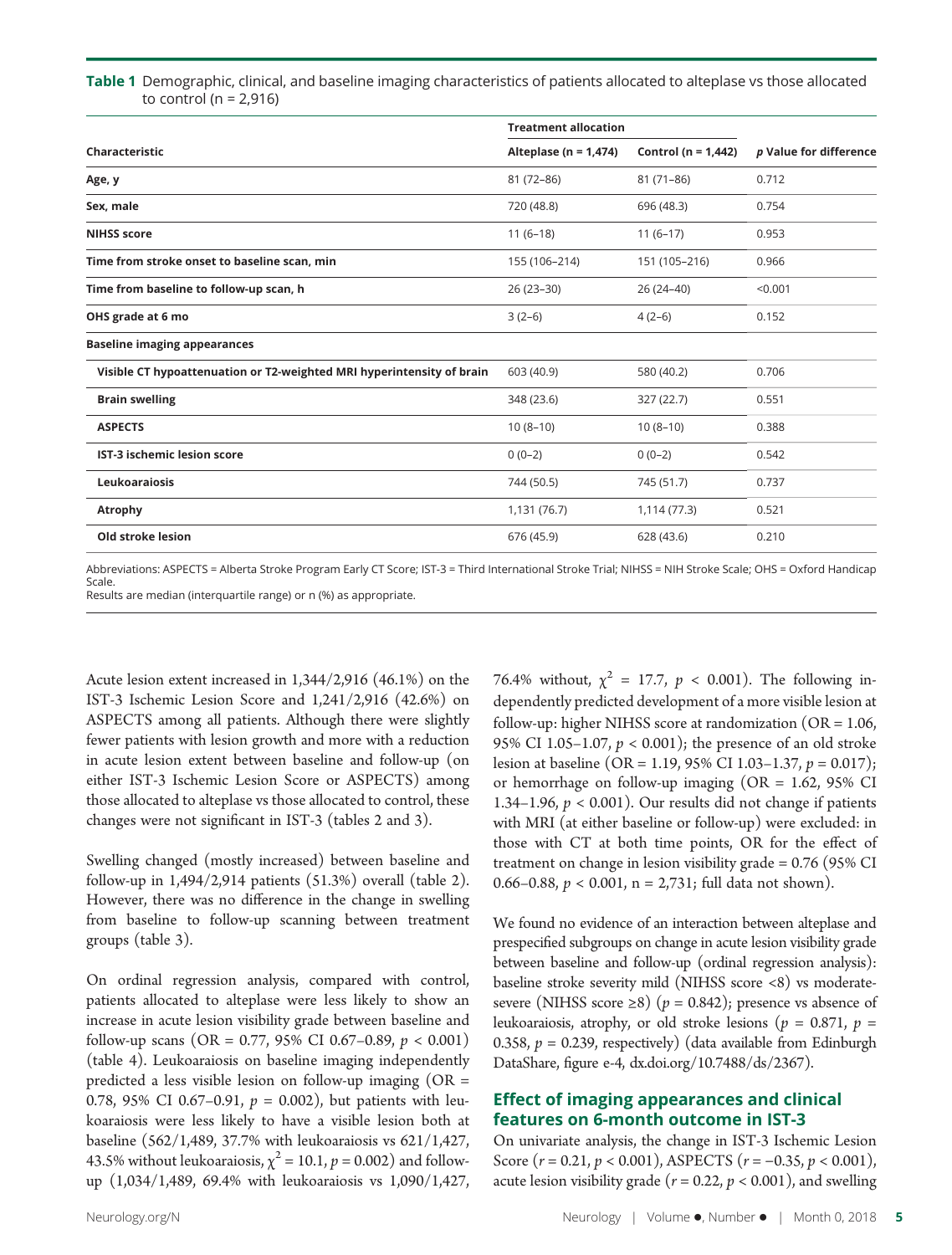|  |  |  | Table 2 Results of central expert panel assessment for the imaging variables assessed at baseline and follow-up (n = 2,916) |  |
|--|--|--|-----------------------------------------------------------------------------------------------------------------------------|--|
|--|--|--|-----------------------------------------------------------------------------------------------------------------------------|--|

| <b>Imaging variable</b>                                                                                   | <b>Options</b>                                                                                     | <b>Baseline scan</b><br>(2,861 CT, 55<br>MRI) | Follow-up scan<br>(2,766 CT, 150 MRI) |
|-----------------------------------------------------------------------------------------------------------|----------------------------------------------------------------------------------------------------|-----------------------------------------------|---------------------------------------|
| Presence of an acute lesion (either change in tissue CT<br>attenuation/T2-weighted intensity or swelling) |                                                                                                    | 1,183 (40.6)                                  | 2,124 (72.8)                          |
| <b>Visibility grade</b>                                                                                   | $0 = No$ attenuation/intensity change                                                              | 1,754 (60.2)                                  | 797 (27.3)                            |
|                                                                                                           | $1 =$ Early tissue changes                                                                         | 974 (33.4)                                    | 204 (7.0)                             |
|                                                                                                           | $2$ = Late tissue changes                                                                          | 188 (6.4)                                     | 1,915 (65.7)                          |
| <b>Location of acute lesion</b>                                                                           | <b>ACA territory</b>                                                                               | 4/1,178 (0.3)                                 | 37/2,119 (1.7)                        |
|                                                                                                           | <b>MCA territory</b>                                                                               | 1,088 (92.4)                                  | 1,722 (81.3)                          |
|                                                                                                           | PCA territory                                                                                      | 39 (3.3)                                      | 108(5.1)                              |
|                                                                                                           | Vertebrobasilar territory                                                                          | 18(1.5)                                       | 59 (2.8)                              |
|                                                                                                           | Borderzone                                                                                         | 7(0.6)                                        | 14(0.7)                               |
|                                                                                                           | Multiple arterial territories                                                                      | 22(1.9)                                       | 179 (8.4)                             |
| <b>ASPECTS</b>                                                                                            | 10                                                                                                 | 1,825 (62.6)                                  | 1,118 (38.3)                          |
|                                                                                                           | 9                                                                                                  | 174(6.0)                                      | 232 (8.0)                             |
|                                                                                                           | 8                                                                                                  | 205(7.0)                                      | 230 (7.9)                             |
|                                                                                                           | 7                                                                                                  | 180 (6.2)                                     | 265 (9.1)                             |
|                                                                                                           | 6                                                                                                  | 142 (4.9)                                     | 198 (6.8)                             |
|                                                                                                           | 5                                                                                                  | 98 (3.4)                                      | 176 (6.0)                             |
|                                                                                                           | 4                                                                                                  | 77 (2.6)                                      | 116(4.0)                              |
|                                                                                                           | 3                                                                                                  | 78 (2.7)                                      | 132 (4.5)                             |
|                                                                                                           | 2                                                                                                  | 70 (2.4)                                      | 112 (3.8)                             |
|                                                                                                           | 1                                                                                                  | 32(1.1)                                       | 134 (4.6)                             |
|                                                                                                           | 0                                                                                                  | 35(1.2)                                       | 203 (7.0)                             |
| <b>IST-3 ischemic lesion score</b>                                                                        | $0 = No$ acute lesion                                                                              | 1,738 (59.6)                                  | 797 (27.3)                            |
|                                                                                                           | $1 = Small$                                                                                        | 194 (6.7)                                     | 432 (14.8)                            |
|                                                                                                           | $2 = \text{Median}$                                                                                | 485 (16.6)                                    | 723 (24.8)                            |
|                                                                                                           | $3 =$ Large                                                                                        | 254 (8.7)                                     | 414 (14.2)                            |
|                                                                                                           | $4 = Very large$                                                                                   | 245 (8.4)                                     | 550 (18.9)                            |
| Degree of tissue swelling                                                                                 | None                                                                                               | 2,241 (76.9)                                  | 1,244/2,914 (42.7)                    |
|                                                                                                           | Effacement of sulci only                                                                           | 534 (18.3)                                    | 735 (25.2)                            |
|                                                                                                           | Effacement of sulci and lateral ventricle (minor)                                                  | 140 (4.8)                                     | 658 (22.6)                            |
|                                                                                                           | Effacement of sulci and lateral ventricle<br>(complete)                                            | 0                                             | 55 (1.9)                              |
|                                                                                                           | Effacement of sulci, lateral and third ventricles                                                  | 0                                             | 15(0.5)                               |
|                                                                                                           | Effacement of sulci, lateral and third ventricles<br>plus midline shift                            | 1(0.03)                                       | 124 (4.3)                             |
|                                                                                                           | Effacement sulci, lateral and third ventricles,<br>midline shift plus effacement of basal cisterns | 0                                             | 83(2.8)                               |
| Any hemorrhage on follow-up imaging                                                                       |                                                                                                    | $\overline{\phantom{0}}$                      | 479 (16.4)                            |

Abbreviations: ACA = anterior cerebral artery; ASPECTS = Alberta Stroke Program Early CT Score; IST-3 = Third International Stroke Trial; MCA = middle<br>cerebral artery; PCA = posterior cerebral artery.<br>Results are n (%). D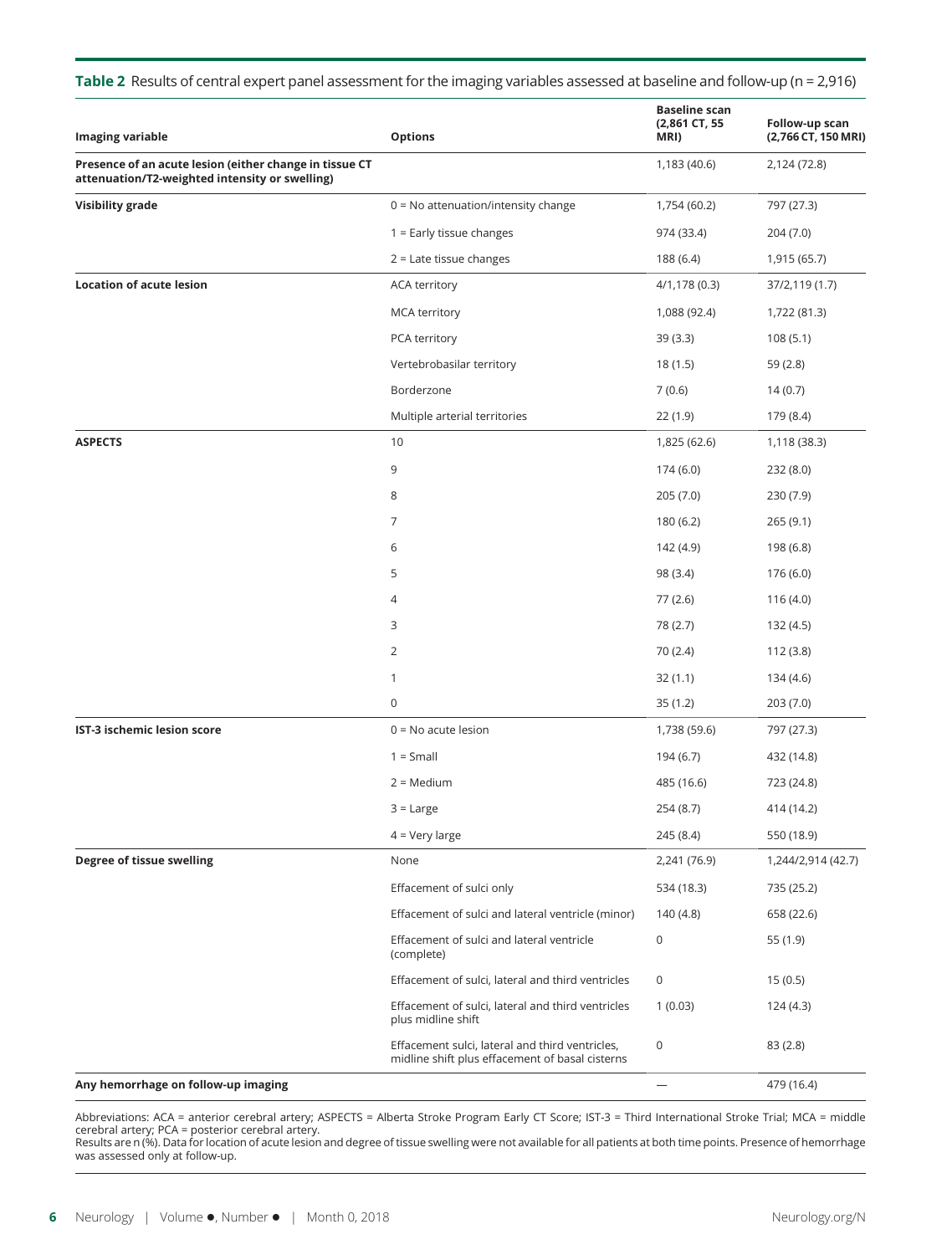Table 3 Univariate analyses comparing baseline to follow-up imaging progression between the alteplase vs control groups

| Imaging variable                           | Imaging change between<br>scans <sup>a</sup> | Alteplase<br>group | Control<br>group | p Value for difference<br>between alteplase and control<br>groupsb |
|--------------------------------------------|----------------------------------------------|--------------------|------------------|--------------------------------------------------------------------|
| Lesion visibility grade ( $n = 2,916$ )    | Less visible                                 | 46(3.1)            | 41(2.8)          | 0.007                                                              |
|                                            | No change                                    | 492 (33.4)         | 430 (29.8)       |                                                                    |
|                                            | More visible                                 | 936 (63.5)         | 971 (67.3)       |                                                                    |
| IST-3 ischemic lesion score (n =<br>2,916) | Smaller lesion                               | 112(7.6)           | 101(7.0)         | 0.149                                                              |
|                                            | No change                                    | 695 (47.2)         | 649 (45.0)       |                                                                    |
|                                            | Larger lesion                                | 667 (45.3)         | 692 (48.0)       |                                                                    |
| <b>ASPECTS (n = 2,916)</b>                 | Smaller lesion                               | 141 (9.6)          | 134 (9.3)        | 0.768                                                              |
|                                            | No change                                    | 639 (43.4)         | 602 (41.7)       |                                                                    |
|                                            | Larger lesion                                | 694 (47.1)         | 706 (49.0)       |                                                                    |
| Swelling ( $n = 2,914$ )                   | Less swelling                                | 35(2.4)            | 45(3.1)          | 0.402                                                              |
|                                            | No change                                    | 727 (49.3)         | 693 (48.1)       |                                                                    |
|                                            | More swelling                                | 712 (48.3)         | 702 (48.8)       |                                                                    |

Abbreviations: ASPECTS = Alberta Stroke Program Early CT Score; IST-3 = Third International Stroke Trial.

Results represent n (%) within the alteplase and control groups.

<sup>a</sup> Scalar data have been condensed for simplification in this table.

 $b$  The  $p$  values are derived from noncondensed data.

 $(r = 0.40, p < 0.001)$  between baseline and follow-up imaging were all associated with 6-month functional outcome such that a worsening of imaging appearances between baseline and 24–48 hours was associated with worse 6-month functional outcome.

On ordinal regression analysis, the following were independent predictors of poor outcome: greater age (OR = 0.97,  $p < 0.001$ ); higher baseline NIHSS score (OR = 0.86,  $p <$ 0.001); leukoaraiosis (OR = 0.72,  $p < 0.001$ ) or atrophy  $(OR = 0.77, p = 0.013)$  on baseline imaging; increasing acute lesion extent (OR = 0.92,  $p < 0.001$ ) or swelling (OR = 0.73,  $p < 0.001$ ) between baseline and follow-up imaging; and hemorrhage on follow-up imaging (OR =  $0.74$ ,  $p = 0.017$ ). Treatment with alteplase (OR = 1.36,  $p < 0.001$ ) and increased time between baseline and follow-up imaging (OR = 1.10,  $p = 0.009$ ) independently predicted better outcome at 6 months. Old stroke lesions and increasing visibility grade of the acute lesion between baseline and follow-up did not independently predict outcome (table 5). Results were similar if IST-3 Ischemic Lesion Score was used instead of ASPECTS to assess change in lesion extent (data not shown).

Table 4 Ordinal regression analysis of associations between change in lesion visibility grade between baseline and 24- to 48-hour follow-up (dependent variable) and potential clinical and imaging predictors

| Source data  | Odds ratio | 95% CI        | p Value |
|--------------|------------|---------------|---------|
| 81 (72-86)   | 1.01       | $1.00 - 1.01$ | 0.100   |
| $11(6-17)$   | 1.06       | $1.05 - 1.07$ | < 0.001 |
| 1,489 (51.1) | 0.78       | $0.67 - 0.91$ | 0.002   |
| 2,245 (77.0) | 0.84       | $0.69 - 1.02$ | 0.073   |
| 1,304 (44.7) | 1.19       | $1.03 - 1.37$ | 0.017   |
| 26 (24 - 36) | 1.05       | $0.99 - 1.12$ | 0.111   |
| 1,474 (50.5) | 0.77       | $0.67 - 0.89$ | < 0.001 |
| 479 (16.4)   | 1.62       | 1.34-1.96     | < 0.001 |
|              |            |               |         |

Abbreviations: CI = confidence interval; NIHSS = NIH Stroke Scale.

Source data summary provided as median (interquartile range) or n (%). Odds ratio >1 indicates a more visible lesion.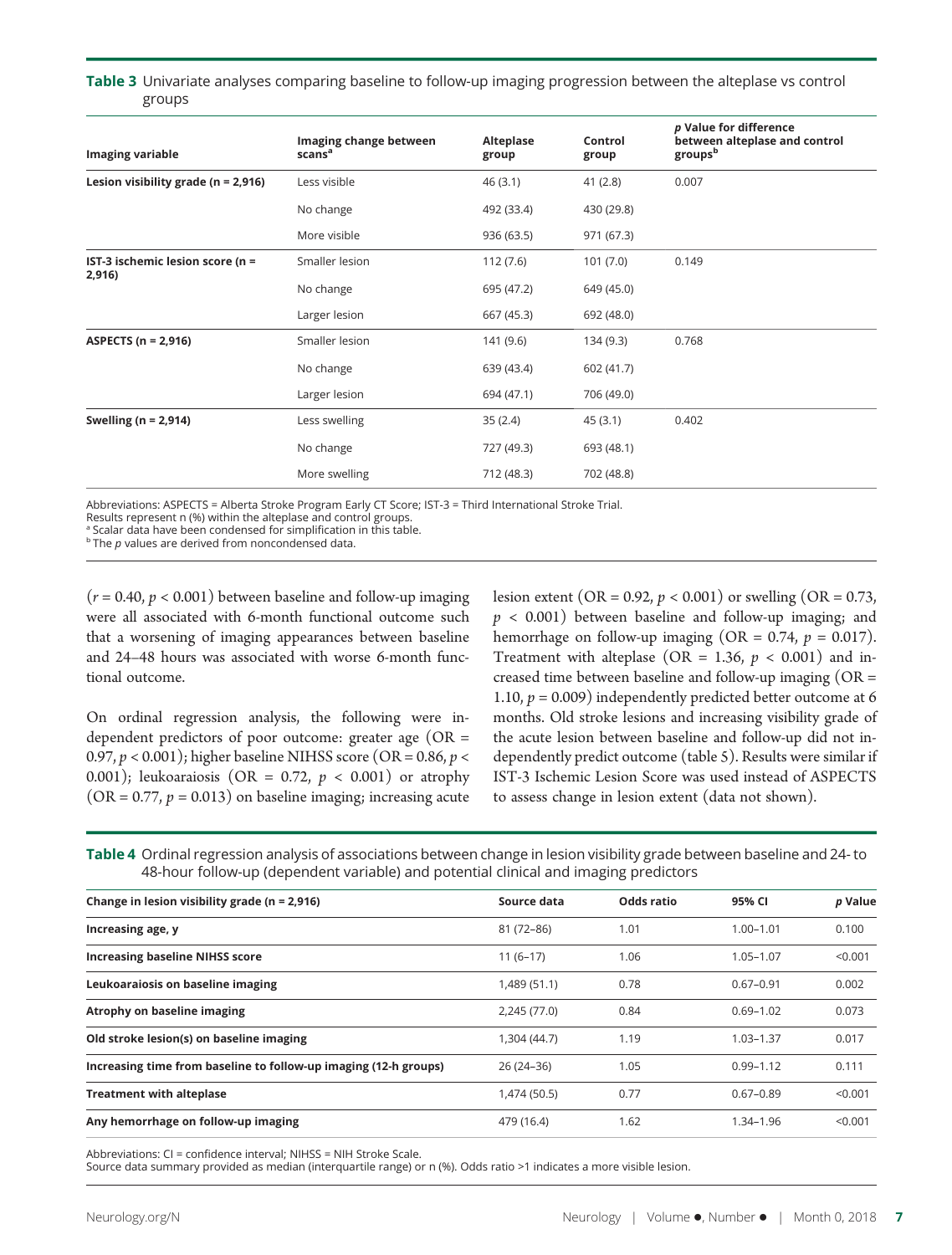#### Meta-analysis

There have been no new randomized controlled trials of IV alteplase vs control since publication of the Cochrane review in 2014. The Cochrane review already contained a metaanalysis assessing the alteplase effect on symptomatic edema in 6 trials (including IST-3), which we did not repeat. Two of the trial datasets identified using Cochrane (ECASS [European Cooperative Acute Stroke Study], EPITHET [Echoplanar Imaging Thrombolytic Evaluation Trial])<sup>24,25</sup> had examined lesion growth between baseline and follow-up similar to IST-3, while 3 of the trials (NINDS [National Institute of Neurological Disorders and Stroke], ATLANTIS [Alteplase Thrombolysis for Acute Noninterventional Therapy in Ischemic Stroke] A & B)<sup>26-28</sup> had measured lesion volume on follow-up imaging alone (total  $n = 1,841$ ).

On meta-analysis, we found that alteplase impeded lesion growth  $(OR = 0.87, 95\% \text{ CI } 0.76-0.99)$  and was associated with smaller lesion volumes on follow-up imaging (OR = 0.82, 95% CI 0.67–1.00). When combined in a single meta-analysis including nearly 5,000 patients from 6 trials (including IST-3), alteplase reduced progression in the extent of the ischemic lesion (increased lesion growth or greater lesion volume on follow-up imaging) (OR = 0.85, 95% CI 0.76–0.95,  $p = 0.004$ ) (figure 2).

# Discussion

In this large randomized trial with baseline and follow-up CT or MRI available for blinded central review in more than 97% of patients, we found that during the first 24 to 48 hours after the onset of ischemic stroke, patients allocated to alteplase

were less likely to show progression in the visibility of the acute lesion compared with controls. Remarkably, less than 50% of patients in both treatment arms showed any lesion growth. IV alteplase did not reduce significantly the extent of the acute lesion or alter the degree of lesion swelling in IST-3, although there were fewer patients with larger lesions and more patients with smaller or stable lesions at 24 to 48 hours who received alteplase than control. It seems likely that IST-3 was underpowered to detect this subtle change in lesion extent, but when IST-3 data were combined in a meta-analysis of 6 randomized controlled trials of alteplase including nearly 5,000 patients, we found that alteplase was associated with a significant reduction in progression of the ischemic lesion extent. This alteplase effect includes a reduction in lesion growth between baseline and follow-up and a smaller lesion volume at follow-up. We postulate that IV alteplase resulted in fewer patients either converting an area of reversible ischemia to infarction, or expanding their ischemic lesion into tissue that was unaffected at baseline—both effects result in less injured brain tissue and may explain the better functional outcome seen following treatment with alteplase.

Background prestroke brain imaging features and baseline stroke severity were also independent predictors of change in acute lesion visibility from baseline to follow-up in IST-3. Patients with old infarcts were more likely to have increased acute lesion visibility at 24 to 48 hours. Perhaps individuals with prior infarcts are more likely to develop tissue injury if they experience another stroke than are patients without old infarcts on imaging, as suggested for lesion visibility on MRI in patients with minor stroke.<sup>29</sup> Harder to explain is the finding that prestroke leukoaraiosis appeared to reduce progression of

Table 5 Ordinal regression analysis of 6-month functional outcome (dependent variable) and potential predictors: Clinical and imaging characteristics (change in the acute lesion from baseline to 24- to 48-hour follow-up; prestroke features)

| OHS grade at 6 mo ( $n = 2,916$ )                                            | Source data  | Odds ratio | 95% CI        | p Value |
|------------------------------------------------------------------------------|--------------|------------|---------------|---------|
| Increasing age, y                                                            | 81 (72-86)   | 0.97       | $0.96 - 0.98$ | < 0.001 |
| <b>Increasing baseline NIHSS score</b>                                       | $11(6-17)$   | 0.86       | $0.85 - 0.87$ | < 0.001 |
| Leukoaraiosis on baseline imaging                                            | 1,488 (51.1) | 0.72       | $0.60 - 0.85$ | < 0.001 |
| Atrophy on baseline imaging                                                  | 2,243 (77.0) | 0.77       | $0.62 - 0.95$ | 0.013   |
| Old stroke lesion(s) on baseline imaging                                     | 1,304 (44.7) | 0.92       | $0.78 - 1.07$ | 0.277   |
| Increased lesion visibility grade from baseline to follow-up imaging         | 1,906 (65.4) | 0.97       | $0.88 - 1.07$ | 0.525   |
| Worsening ASPECTS (more extensive lesion) from baseline to follow-up imaging | 1,399 (48.0) | 0.92       | $0.88 - 0.96$ | < 0.001 |
| Increased extent of tissue swelling from baseline to follow-up imaging       | 1,414 (48.5) | 0.73       | $0.66 - 0.79$ | < 0.001 |
| Increasing time from baseline to follow-up imaging (12-h groups)             | $26(24-36)$  | 1.10       | $1.02 - 1.18$ | 0.009   |
| <b>Treatment with alteplase</b>                                              | 1,474 (50.6) | 1.36       | $1.17 - 1.58$ | < 0.001 |
| Any hemorrhage on follow-up imaging                                          | 479 (16.4)   | 0.74       | $0.57 - 0.95$ | 0.017   |

Abbreviations: ASPECTS = Alberta Stroke Program Early CT Score; CI = confidence interval; NIHSS = NIH Stroke Scale; OHS = Oxford Handicap Scale. Source data provided as median (interquartile range) or n (%). Odds ratio >1 indicates an increased likelihood of a better outcome.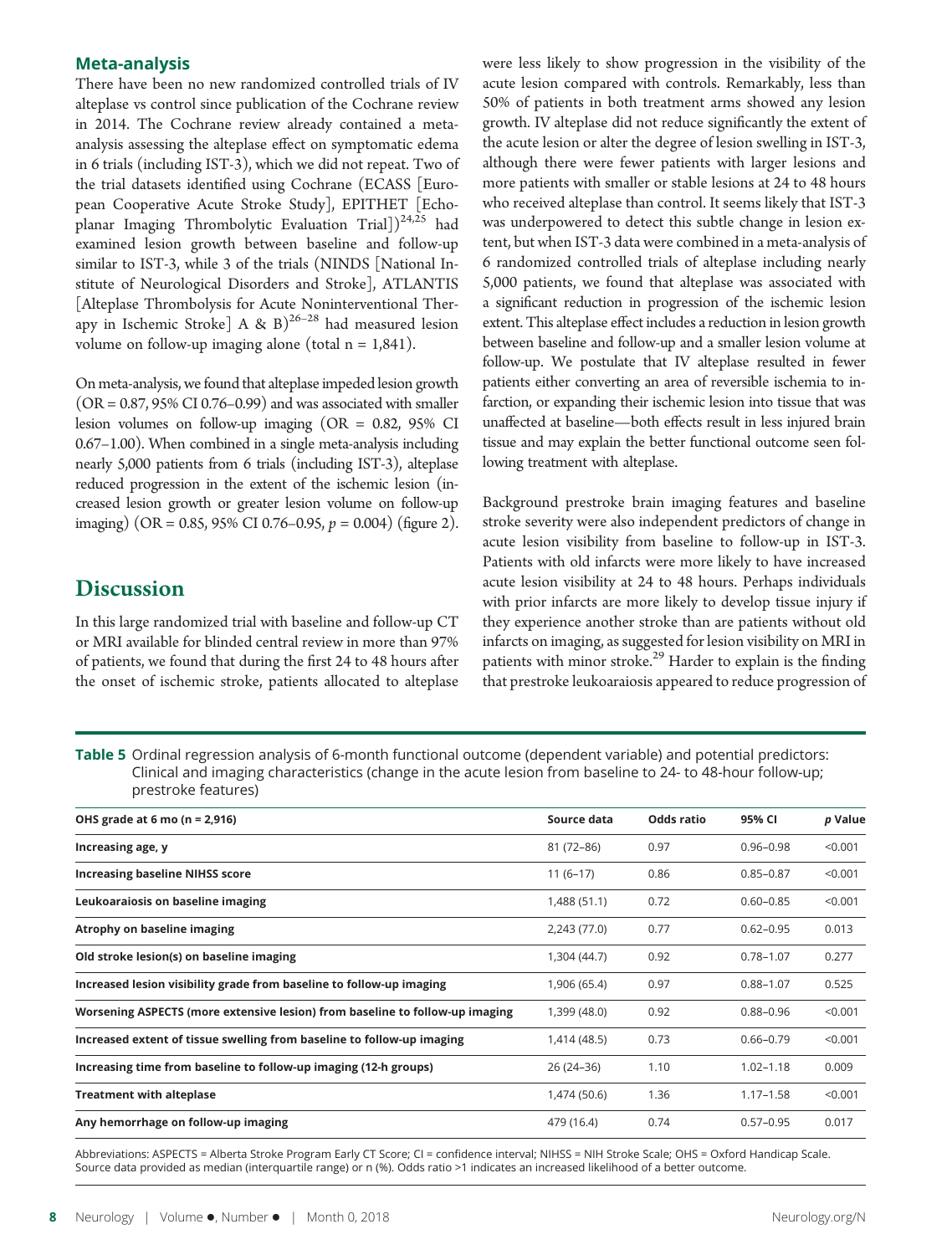Figure 2 Meta-analysis of data from randomized controlled trials of alteplase that assessed short-term lesion growth or lesion extent on follow-up imaging

| <b>Trial</b>         | <b>Measure of lesion</b>                 | Alteplase         | Control           |                     | Odds ratio (95% CI)                | $\rho$ value |
|----------------------|------------------------------------------|-------------------|-------------------|---------------------|------------------------------------|--------------|
|                      | growth/extent                            |                   |                   |                     |                                    |              |
| <b>ECASS</b>         | Lesion growth from<br>1 to 7 days        | 57/206            | 86/244            | $0.70(0.47-1.05)$   |                                    | 0.086        |
| <b>EPITHET</b>       | Lesion growth from<br>0 to 90 days       | 20/37             | 33/43             | $0.35(0.14-0.93)$   |                                    | 0.035        |
| IST-3                | Lesion growth from<br>0 to 2 days        | 667/1474          | 692/1442          | $0.89(0.77-1.04)$   |                                    | 0.138        |
| Lesion growth        |                                          | 744/1717<br>(43%) | 811/1729<br>(47%) | $0.87(0.76-0.99)$   |                                    | 0.035        |
| <b>NINDS</b>         | n<br>Volume at day 1 ( $cm3$ )           | 311<br>$16(1-69)$ | 311<br>$23(4-82)$ | $0.76(0.57-1.01)$   |                                    | 0.060        |
| <b>ATLANTIS A</b>    | n<br>Volume at day 30 (cm <sup>3</sup> ) | 71<br>45 (54)     | 71<br>64 (74)     | $0.59(0.32-1.07)$   |                                    | 0.082        |
| <b>ATLANTIS B</b>    | n<br>Volume at day 30 (cm <sup>3</sup> ) | 272<br>46 (66)    | 275<br>47 (74)    | $0.97(0.72 - 1.32)$ |                                    | 0.868        |
| <b>Lesion extent</b> |                                          | 654               | 657               | $0.82(0.67-1.00)$   |                                    | 0.048        |
|                      | Lesion growth or extent                  | 2371              | 2386              | $0.85(0.76-0.95)$   |                                    | 0.004        |
|                      |                                          |                   |                   | 0.0                 | 0.5<br>1.0<br>1.5<br>2.0           |              |
|                      |                                          |                   |                   |                     | Favors alteplase<br>Favors control |              |

For all studies in the combined analysis, I<sup>2</sup> = 31.5%. ATLANTIS = Alteplase Thrombolysis for Acute Noninterventional Therapy in Ischemic Stroke; CI =<br>confidence interval; ECASS = European Cooperative Acute Stroke Study; E ternational Stroke Trial; NINDS = National Institute of Neurological Disorders and Stroke.

acute lesion visibility at follow-up. This may be because acute lesions were less often seen in patients with chronically abnormal white matter at baseline, a discrepancy that increased on follow-up imaging, but the reason for this is unclear.

Increased stroke severity (NIHSS) at baseline was a powerful independent predictor for increased lesion visibility on followup imaging in IST-3 in keeping with current and previously demonstrated associations between NIHSS, other imaging measures of severity (hyperattenuated arteries, arterial occlusion on angiography, acute lesion extent), and outcome after ischemic stroke.<sup>10,11,30</sup> However, we found no evidence of an interaction between alteplase and severe vs mild stroke or presence/absence of prestroke features on change in acute lesion visibility; i.e., alteplase worked equally well across all of these subgroups.

Worsening of imaging appearances from baseline to 24–48 hours independently predicted poor outcome at 6 months in IST-3. Specifically, greater change in acute lesion extent on ASPECTS and increased tissue swelling were both associated with poor outcome. In addition, increased time from baseline to follow-up imaging was associated with better functional outcome, perhaps because of residual confounding with milder strokes being reimaged later. However, despite a significant univariate correlation between greater lesion visibility from baseline to 24- to 48-hour follow-up imaging and functional outcome, changes in lesion visibility did not independently predict outcome. This may reflect that increased lesion visibility in patients at follow-up in our analysis may

include new infarcts appearing since baseline imaging (likely to affect functional outcome) and early infarcts at baseline becoming more visible secondary to the expected short-term tissue changes of infarct (less likely to affect functional outcome). Whether the transition from ischemic to infarcted brain can be reliably differentiated using unenhanced CT or basic MRI sequences remains unproven.

Lack of an association between alteplase and change in the degree of swelling at 24- to 48-hour follow-up appears to contrast with the significant excess of symptomatic brain swelling (that is, severe swelling on follow-up imaging plus neurologic deterioration within 7 days) among alteplasetreated patients in the primary IST-3 report.<sup>12</sup> However, the current analysis examined all grades of swelling rather than only symptomatic swelling, and as noted above, progressive swelling was associated with worse functional outcome at 6 months.

The limitations of IST-3 have been discussed previously,<sup>12</sup> chiefly the potential for bias because of the open trial design; however, for the present analyses, all readers were masked to clinical data and treatment allocation. In IST-3, investigators were required to perform follow-up imaging between 24 and 48 hours unless the patient deteriorated clinically, in which case immediate rescanning was required; patients who deteriorated and hence were scanned sooner were more likely to have poor 6-month outcomes. Patients treated with alteplase underwent follow-up imaging marginally sooner than controls but had better outcomes overall. It is likely that this marginal difference in scan interval may reflect the open design and the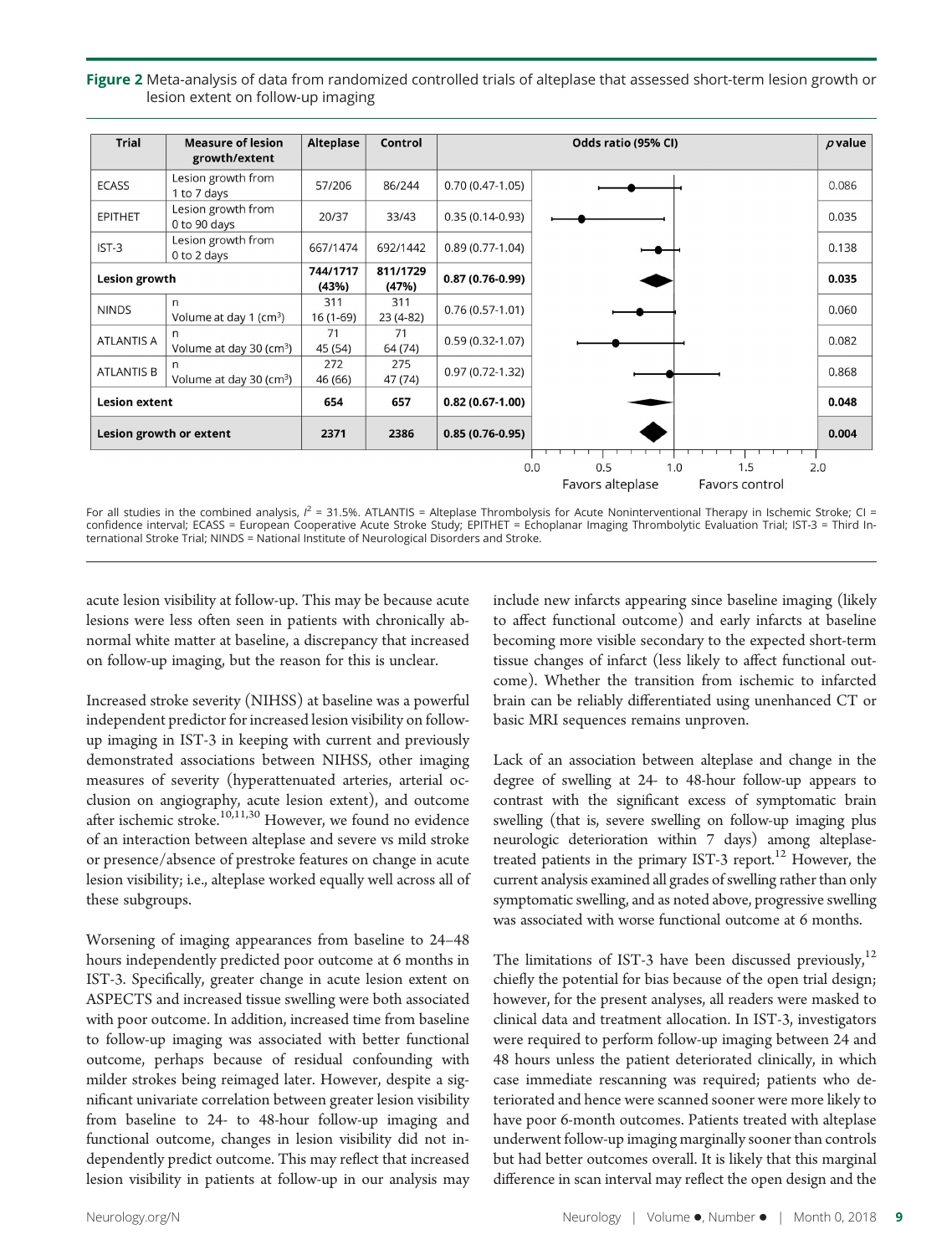less-pressing need to reimage patients known to have been allocated to the control group. Although almost all patients had CT imaging at baseline and follow-up, a few patients were scanned with different modalities at the 2 time points. It may not be appropriate to compare acute lesion extent and visibility between CT and MRI, though it is perhaps reasonable to assume that classification of swelling would not differ between modalities. However, the results remained the same when those with MRI were excluded from the analysis assessing change in lesion visibility; we have therefore left all patients in for completeness. Validated quantitative computational methods for the assessment of brain imaging are not yet available for all of the characteristics we assessed in IST-3. Most important, computational lesion volume measurement does not distinguish between an increase in volume due to a true change in lesion extent and an increase in volume due to more swelling in a lesion of the same extent. We and others are developing computational lesion assessment methods, $31$ but their superiority over human visual rating remains unproven. Finally, angiographic imaging at baseline and followup was not available. We are aware that we do not know whether and to what extent treatment with alteplase was associated with arterial recanalization, and tissue reperfusion. The strengths of IST-3 include its large sample size, the inclusion of patients with a wide range of clinical characteristics and baseline imaging appearances, and central masked review of all imaging and visual scoring methods that had undergone extensive independent validation.<sup>16,17</sup>

We provide robust evidence that in ischemic stroke, allocation to alteplase was associated with less progression in the extent (based on the totality of the randomized evidence from the meta-analysis) and visibility (in IST-3 alone) of the acute lesion on short-term imaging follow-up. These findings may reflect less tissue damage among patients treated with alteplase and help explain how alteplase improves functional outcome after ischemic stroke. Alteplase did not alter the development of lesion swelling, but progression of lesion extent and swelling were both associated with poorer clinical outcome at 6 months. Imaging biomarkers of the effect of alteplase on ischemic brain will be valuable for clinical practice and research. Our findings indicate that early changes in the ischemic brain lesion are measurable on imaging, that these imaging appearances can predict outcome, and that treatment with alteplase limits progression of the ischemic lesion, which may in turn act as a surrogate for an improved functional outcome.

#### Author contributions

Dr. Mair contributed to the design of this work, analyzed and interpreted the data, and drafted the manuscript. Prof. von Kummer contributed to the design of this work, to data collection and interpretation, and critically revised the manuscript. Dr. Morris contributed to data collection and critically revised the manuscript. Dr. von Heijne contributed to data collection and critically revised the manuscript. Dr. Bradey contributed to data collection and critically revised the manuscript. Prof. Cala contributed to data collection and critically revised the

manuscript. Dr. Peeters contributed to data collection and critically revised the manuscript. Prof. Farrall contributed to data collection and critically revised the manuscript. Dr. Adami contributed to data collection and critically revised the manuscript. Dr. Potter contributed to data collection and critically revised the manuscript. Prof. Sandercock contributed to the design of this work, to data collection and interpretation, and critically revised the manuscript. Prof. Lindley contributed to the design of this work, to data interpretation, and critically revised the manuscript. Prof. Wardlaw helped design IST-3, designed and supervised the IST-3 imaging data collection, coordinated the image reading panel, managed all IST-3 imaging analysis, data processing and supervised the statistical analysis, and drafted and critically revised the manuscript.

#### Study funding

IST-3 was funded from a large number of sources (data available from Edinburgh DataShare, eAppendix, [dx.doi.org/](http://dx.doi.org/10.7488/ds/2367) [10.7488/ds/2367](http://dx.doi.org/10.7488/ds/2367)) but chiefly the UK Medical Research Council (MRC G0400069 and EME 09-800-15) and the UK Stroke Association.

#### **Disclosure**

G. Mair reports no disclosures relevant to the manuscript. R. von Kummer is editor-in-chief of Neuroradiology, served on the data monitoring and safety committees for Impact-24, ReSPECT ESUS, ReSPECT CVT, ECASS 4, SWIFT DI-RECT and bills BrainsGate, Applied Clinical Intelligence, LLC, and Parexel for his time spent on these studies. He is adjudicating the images of SITS Open and bills Karolinska Institutet per case. Z. Morris, A. von Heijne, N. Bradey, and L. Cala report no disclosures relevant to the manuscript. A. Peeters: Boehringer Ingelheim. A. Farrall, A. Adami, and G. Potter report no disclosures relevant to the manuscript. P. Sandercock was the chief investigator of the IST-3 trial, which received a donation of drug and placebo for 300 patients in the IST-3 pilot study. Prof. Sandercock has received lecture fees (paid to his department) from Boehringer Ingelheim. R. Lindley: Boehringer Ingelheim, Covidien. J. Wardlaw received research funding from the Medical Research Council, Efficacy and Mechanisms Evaluation, Stroke Association, Health Foundation, and Chest Heart & Stroke Scotland for this work. Prof. Wardlaw was imaging chief investigator for IST-3, which received a donation of drug and placebo for the first 300 patients in IST-3 from Boehringer Ingelheim and initial setup of the image management system from DesAcc. Prof. Wardlaw also receives funding from the EU H2020 SVDs@Target and Fondation Leducq. Go to [Neurology.org/N](http://n.neurology.org/lookup/doi/10.1212/WNL.0000000000006575) for full disclosures.

#### Publication history

Received by Neurology March 12, 2018. Accepted in final form August 14, 2018.

#### References

Simard JM, Kent TA, Chen M, Tarasov KV, Gerzanich V. Brain oedema in focal ischaemia: molecular pathophysiology and theoretical implications. Lancet Neurol 2007;6:258–268.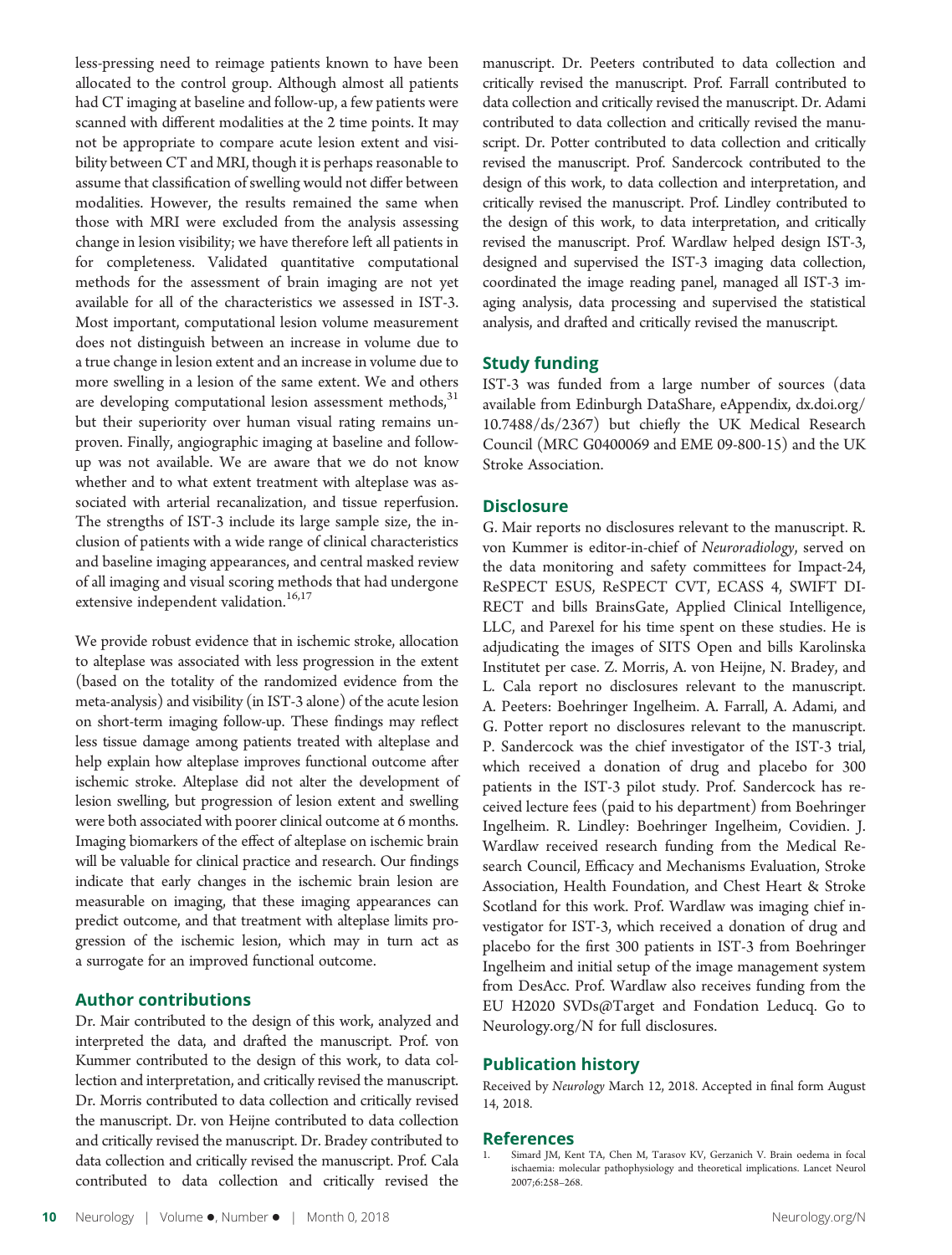- 2. Dzialowski I, Weber J, Doerfler A, Forsting M, von Kummer R. Brain tissue water uptake after middle cerebral artery occlusion assessed with CT. J Neuroimaging 2004; 14:42–48.
- 3. Wardlaw JM, Mielke O. Early signs of brain infarction at CT: observer reliability and outcome after thrombolytic treatment—systematic review. Radiology 2005;235: 444–453.
- 4. Wardlaw JM, Sandercock PAG, Lindley RI, et al. Association between brain imaging signs, early and late outcomes, and response to intravenous alteplase after acute ischaemic stroke in the Third International Stroke Trial (IST-3): secondary analysis of a randomised controlled trial. Lancet Neurol 2015;14:485–496.
- 5. Dzialowski I, Klotz E, Goericke S, Doerfler A, Forsting M, von Kummer R. Ischemic brain tissue water content: CT monitoring during middle cerebral artery occlusion and reperfusion in rats. Radiology 2007;243:720–726.
- 6. von Kummer R, Dzialowski I. Imaging of cerebral ischemic edema and neuronal death. Neuroradiology 2017;59:545–553.
- 7. Moseley ME, Kucharczyk J, Mintorovitch J, Cohen Y, Kurhanewicz J, Derugin N. Diffusion-weighted MR imaging of acute stroke: correlation with T2-weighted and magnetic susceptibility-enhanced MR imaging in cats. AJNR Am J Neuroradiol 1990; 11:423–429.
- 8. Thomalla G, Cheng B, Ebinger M, et al. DWI-FLAIR mismatch for the identification of patients with acute ischaemic stroke within 4.5 h of symptom onset (PRE-FLAIR): a multicentre observational study. Lancet Neurol 2011;10:978–986.
- 9. Emberson J, Lees KR, Lyden P, et al. Effect of treatment delay, age, and stroke severity on the effects of intravenous thrombolysis with alteplase for acute ischaemic stroke: a meta-analysis of individual patient data from randomised trials. Lancet 2014;384: 1929–1935.
- 10. Mair G, von Kummer R, Morris Z, et al. Effect of alteplase on the CT hyperdense artery sign and outcome after ischemic stroke. Neurology 2016;86:118–125.
- 11. Mair G, von Kummer R, Adami A, et al. Arterial obstruction on computed tomographic or magnetic resonance angiography and response to intravenous thrombolytics in ischemic stroke. Stroke 2017;48:353–360.
- 12. IST-3 Collaborative Group. The benefits and harms of intravenous thrombolysis with recombinant tissue plasminogen activator within 6 h of acute ischaemic stroke (the Third International Stroke Trial [IST-3]): a randomised controlled trial. Lancet 2012; 379:2352–2363.
- 13. Sandercock P, Lindley R, Wardlaw J, et al. Third International Stroke Trial (IST-3) of thrombolysis for acute ischaemic stroke. Trials 2008;9:37.
- Bamford J, Sandercock P, Dennis M, Burn J, Warlow C. A prospective study of acute cerebrovascular disease in the community: the Oxfordshire Community Stroke Project—1981–86. 2. Incidence, case fatality rates and overall outcome at one year of cerebral infarction, primary intracerebral and subarachnoid haemorrhage. J Neurol Neurosurg Psychiatry 1990;53:16–22.
- 15. Whiteley W, Lindley R, Wardlaw J, Sandercock P. Third International Stroke Trial. Int J Stroke 2006;1:172–176.
- 16. Wardlaw JM, Farrall AJ, Perry D, et al. Factors influencing the detection of early computed tomography signs of cerebral ischemia: an internet-based, international multiobserver study. Stroke 2007;38:1250–1256.
- 17. Wardlaw JM, von Kummer R, Farrall AJ, Chappell FM, Hill M, Perry D. A large webbased observer reliability study of early ischaemic signs on computed tomography.

The Acute Cerebral CT Evaluation of Stroke Study (ACCESS). PLoS One 2010;5: e15757.

- 18. Wardlaw JM, Sellar RJ. A simple practical classification of cerebral infarcts on CT and its interobserver reliability. AJNR Am J Neuroradiol 1994;15:1933–1939.
- 19. Barber PA, Demchuk AM, Zhang J, Buchan AM. Validity and reliability of a quantitative computed tomography score in predicting outcome of hyperacute stroke before thrombolytic therapy. ASPECTS Study Group. Alberta Stroke Programme Early CT Score. Lancet 2000;355:1670–1674.
- 20. Fazekas F, Chawluk JB, Alavi A, Hurtig HI, Zimmerman RA. MR signal abnormalities at 1.5T in Alzheimer's dementia and normal aging. AJR Am J Roentgenol 1987;149: 351–356.
- 21. van Swieten JC, Hijdra A, Koudstaal PJ, van Gijn J. Grading white matter lesions on CT and MRI: a simple scale. J Neurol Neurosurg Psychiatry 1990;53:1080–1083.
- 22. Farrell C, Chappell F, Armitage PA, et al. Development and initial testing of normal reference MR images for the brain at ages 65–70 and 75–80 years. Eur Radiol 2008; 19:177–183.
- 23. Wardlaw JM, Murray V, Berge E, del Zoppo GJ. Thrombolysis for acute ischaemic stroke. Cochrane Database Syst Rev 2014;7:CD000213.
- 24. Pantano P, Caramia F, Bozzao L, Dieler C, von Kummer R. Delayed increase in infarct volume after cerebral ischemia: correlations with thrombolytic treatment and clinical outcome. Stroke 1999;30:502–507.
- Davis SM, Donnan G, Parsons MW, et al. Effects of alteplase beyond 3 h after stroke in the Echoplanar Imaging Thrombolytic Evaluation Trial (EPITHET): a placebocontrolled randomised trial. Lancet Neurol 2008;7:299–309.
- 26. Clark WM, Albers GW, Madden KP, Hamilton S. The rtPA (alteplase) 0- to 6-hour acute stroke trial, part A (A0276g): results of a double-blind, placebo-controlled, multicenter study. Thrombolytic Therapy in Acute Ischemic Stroke Study investigators. Stroke 2000;31:811–816.
- 27. Clark WM, Wissman S, Albers GW, Jhamandas JH, Madden KP, Hamilton S. Recombinant tissue-type plasminogen activator (alteplase) for ischemic stroke 3 to 5 hours after symptom onset. The ATLANTIS Study: a randomized controlled trial. Alteplase Thrombolysis for Acute Noninterventional Therapy in Ischemic Stroke. JAMA 1999;282:2019–2026.
- 28. The National Institute of Neurological Disorders and Stroke (NINDS) rt-PA Stroke Study Group. Effect of intravenous recombinant tissue plasminogen activator on ischemic stroke lesion size measured by computed tomography. Stroke 2000;31: 2912–2919.
- 29. Makin SD, Doubal FN, Dennis MS, Wardlaw JM. Clinically confirmed stroke with negative diffusion-weighted imaging magnetic resonance imaging: longitudinal study of clinical outcomes, stroke recurrence, and systematic review. Stroke 2015;46: 3142–3148.
- 30. Schaefer PW, Pulli B, Copen WA, et al. Combining MRI with NIHSS thresholds to predict outcome in acute ischemic stroke: value for patient selection. AJNR Am J Neuroradiol 2015;36:259–264.
- 31. Chen L, Carlton Jones AL, Mair G, et al. Rapid automated quantification of cerebral leukoaraiosis on CT images: a multicenter validation study. Radiology 2018;288: 573–581.